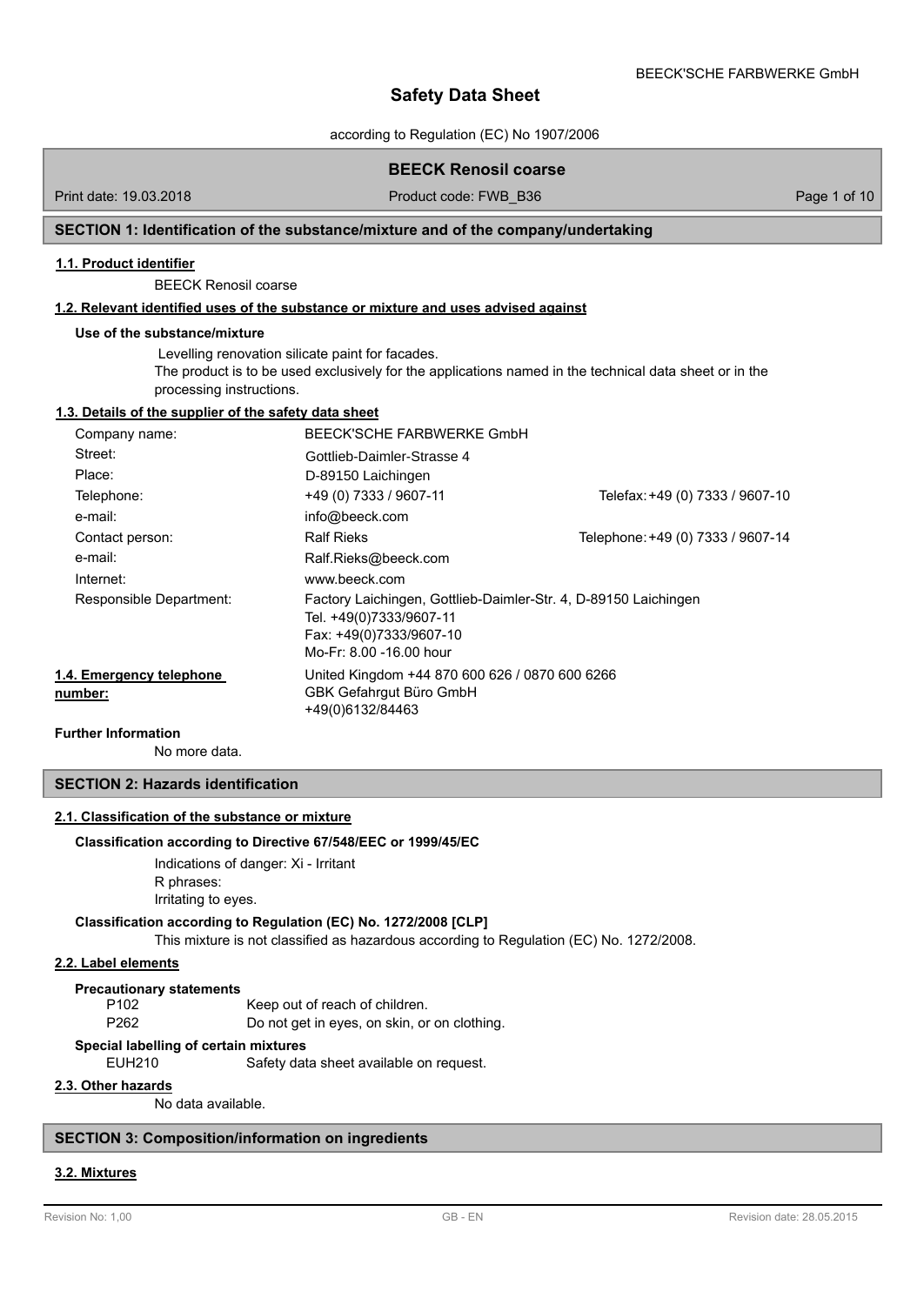according to Regulation (EC) No 1907/2006

**BEECK Renosil coarse** 

Print date: 19.03.2018 **Product code: FWB\_B36** Page 2 of 10

#### Water: 20 - 30 % **Chemical characterization**

### **Hazardous components**

| EC No           | Chemical name                                                   | Quantity   |
|-----------------|-----------------------------------------------------------------|------------|
| CAS No          | Classification according to Directive 67/548/EEC                |            |
| Index No        | Classification according to Regulation (EC) No. 1272/2008 [CLP] |            |
| <b>REACH No</b> |                                                                 |            |
| 215-199-1       | Silicic acid, potassium salt; Molar ratios > 3,2 (< 40%)        | $15 - 20%$ |
| 1312-76-1       |                                                                 |            |
|                 |                                                                 |            |
| 236-675-5       | Titanium oxide                                                  | $5 - 10\%$ |
| 13463-67-7      |                                                                 |            |
|                 |                                                                 |            |
|                 | Calcium carbonate                                               | $5 - 10\%$ |
| 1317-65-3       |                                                                 |            |
|                 |                                                                 |            |

Full text of R-, H- and EUH-phrases: see section 16.

### **SECTION 4: First aid measures**

### **4.1. Description of first aid measures**

### **General information**

In case of feeling unwell: Obtain medical attention.

Show this safety data sheet to the doctor in attendance. Never give anything by mouth to an unconscious person. Lay the affected person down and keep him still; If unconscious, place the person in the recovery position.

Eye wash fountains and safety showers must be easily accessible.

### **After inhalation**

Move out of dangerous area. Protection is needed for the First Aider. Move to fresh air. Lay the affected person down, and keep her or him warm and calm. If symptoms persist, call a physician. In case of irregular breathing or respiratory arrest: Oxygen or artificial respiration, if needed.

### **After contact with skin**

Wash contaminated skin areas thoroughly with soap and water. Remove soiled clothing. Do not use solvents or thinners. Obtain medical attention.

### **After contact with eyes**

Rinse with plenty of water immediately, also under the eyelids, for at least 15 minutes. Remove contact lenses after the first 1 - 2 minutes and continue flushing. Consult an ophthalmologist immediately.

### **After ingestion**

Immediately give large quantities of water to drink. Do not induce vomiting. In the event of spontaneous nausea and unconsciousness, keep the head back and bring the patient into the recovery position. Keep the respiratory tract open, prevent aspiration. Lay the affected person down, and keep her or him warm and calm. Consult a physician.

## **4.2. Most important symptoms and effects, both acute and delayed**

May cause eye/skin irritation.

nausea, vomiting, cough, shortness of breath, abdominal pain.

## **4.3. Indication of any immediate medical attention and special treatment needed**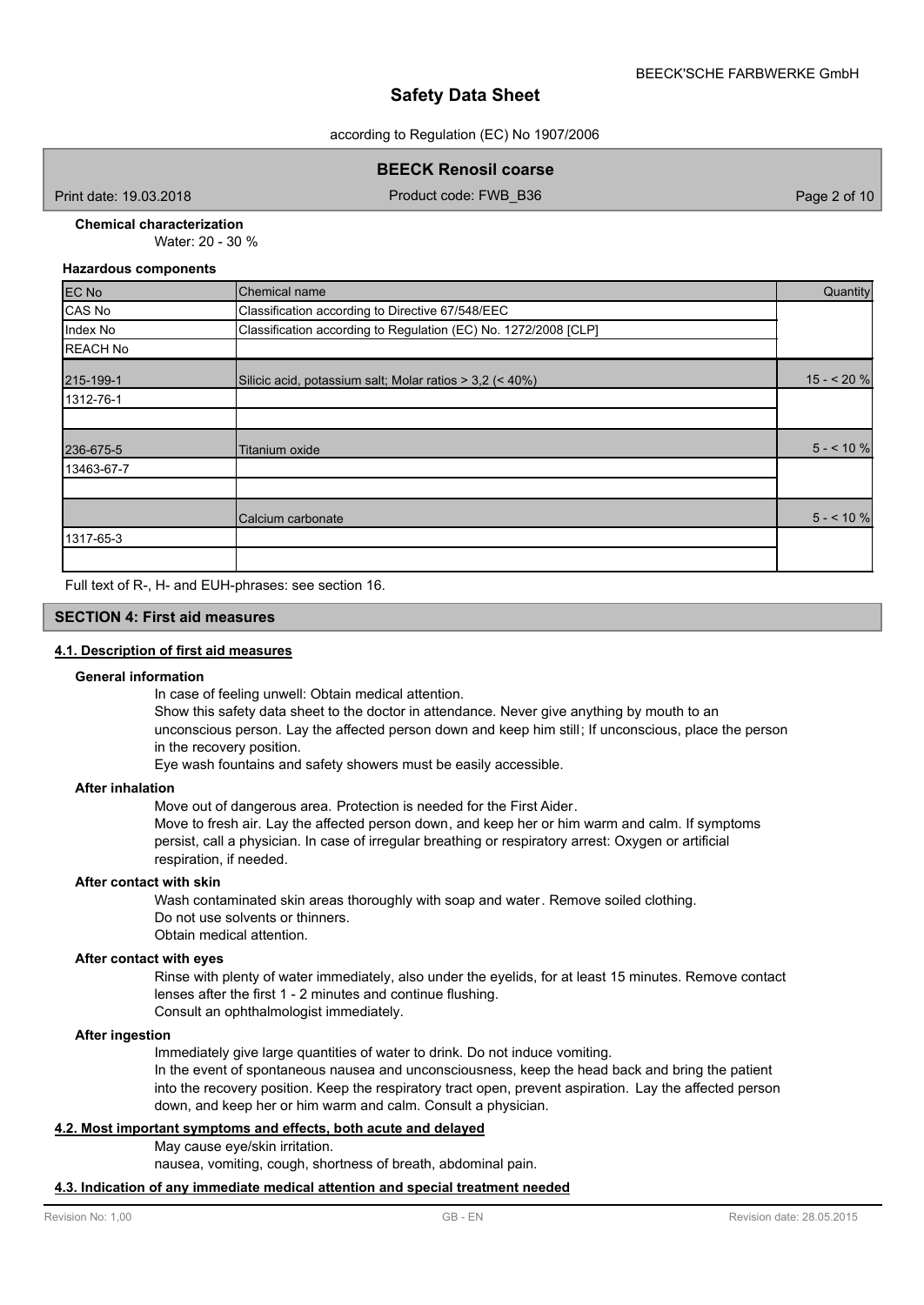according to Regulation (EC) No 1907/2006

## **BEECK Renosil coarse**

Print date: 19.03.2018 **Product code: FWB\_B36** Page 3 of 10

Symptomatic treatment (decontamination and vital functions). If necessary, contact poisson centre.

### **SECTION 5: Firefighting measures**

### **5.1. Extinguishing media**

## **Suitable extinguishing media**

The product itself does not burn. Use extinguishing measures that are appropriate to the environment.

#### **Unsuitable extinguishing media**

Do not use a solid water stream as it may scatter and spread fire.

### **5.2. Special hazards arising from the substance or mixture**

The release of the following substances is possible in a fire: carbon dioxide (CO2), carbon monoxide (CO), smoke, nitrogen oxides (NOx).

The inhalation of hazardous decomposition products may cause serious health damage.

### **5.3. Advice for firefighters**

Do not breathe in the vapours and combustion gases. Wear self-contained breathing apparatus for fire fighting, if necessary.

## **Additional information**

Contaminated extinguishing water and soil must be disposed of in accordance with official regulations . Do not let product enter drains.

## **SECTION 6: Accidental release measures**

#### **6.1. Personal precautions, protective equipment and emergency procedures**

Evacuate personnel to a safe area. Ensure adequate ventilation, especially in confined areas. Do not breathe in vapours and mist.

Use personal protective equipment. Wear suitable gloves and eye/face protection. Avoid bringing product in contact with the skin.

Slipping hazard due to leakage.

#### **6.2. Environmental precautions**

May not end up in waste water or open waters. Entry into rivers or surface water is to be prevented by the erection of barriers made of sand or earth or by other suitable barriers. Contact the responsible authority immediately if the product ends up in the soil, a body of water, or the sewer system.

## **6.3. Methods and material for containment and cleaning up**

Soak up with inert absorbent material (e.g. sand, silica gel, acid binder, universal binder). Dispose of as described in section 13. After cleaning, flush away traces with water.

### **6.4. Reference to other sections**

See section 8, 13

### **SECTION 7: Handling and storage**

## **7.1. Precautions for safe handling**

#### **Advice on safe handling**

Provide sufficient air exchange and/or exhaust in work rooms. Containers keep tightly closed. Avoid contact with skin and eyes.

The further treatment / removal of coatings by grinding, burning, etc. may create hazardous dust and/or vapour. Wear suitable gloves and eye/face protection.

Do not breathe vapours/dust. When using, do not eat, drink, or smoke.

Suitable protective equipment: See section 8.

### **Advice on protection against fire and explosion**

The product is not flammable.

The product is not explosive.

#### **Further information on handling**

Comply with the health and safety at work laws. Handle, store and transport in compliance with local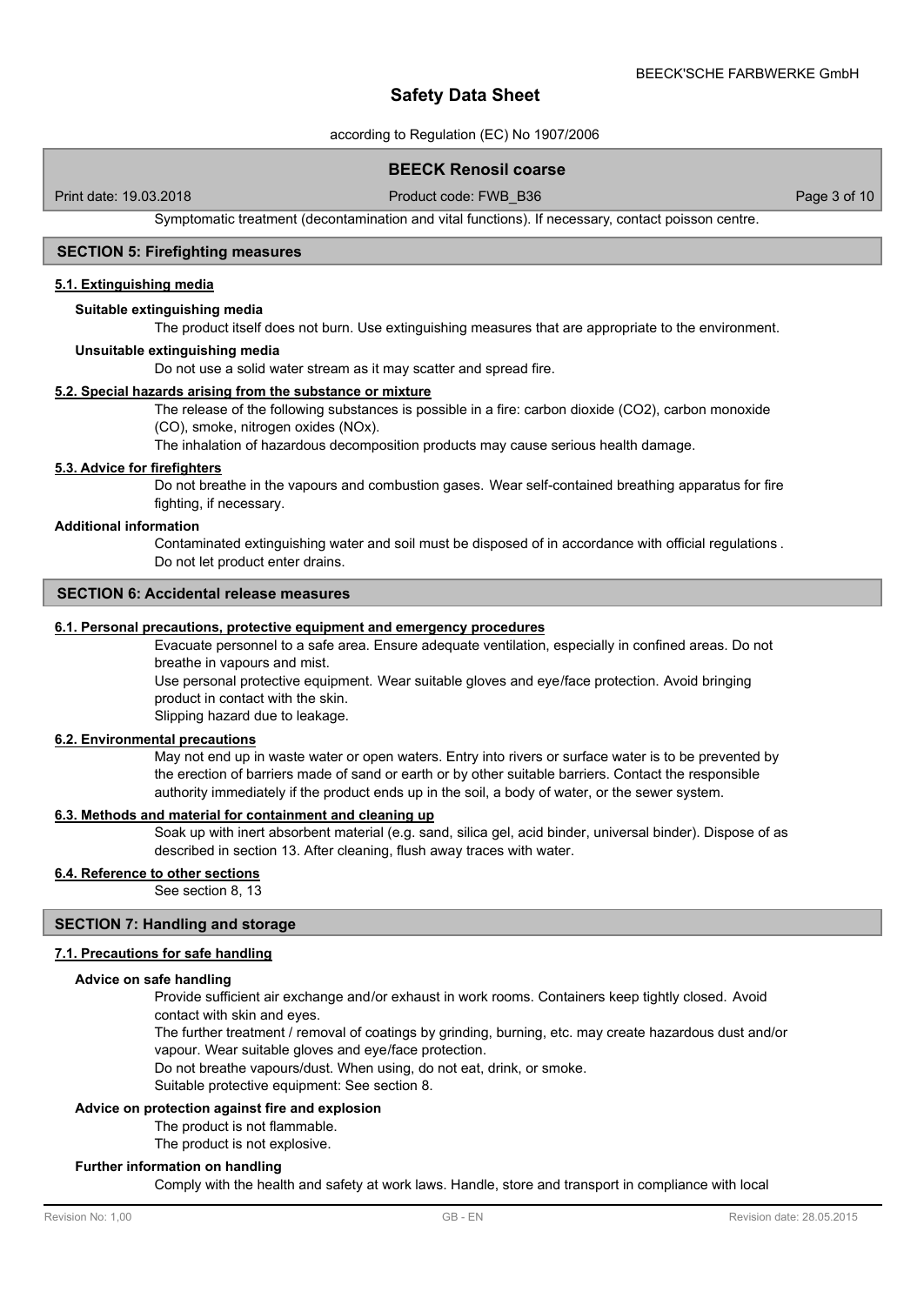according to Regulation (EC) No 1907/2006

## **BEECK Renosil coarse**

Print date: 19.03.2018 Product code: FWB\_B36 Page 4 of 10

regulations and in labelled containers that are suitable for this product. Do not use containers from following material: aluminium, zinc, glass. Take notice of the directions of use on the label.

### **7.2. Conditions for safe storage, including any incompatibilities**

#### **Requirements for storage rooms and vessels**

Store in compliance with the local regulations. Store sealed in the original container.

Keep in a dry, cool place. Protect from freezing.

### **Advice on storage compatibility**

Do not store near acids. (Release of: CO2)

#### **Further information on storage conditions**

Smoking in the storage rooms is forbidden. Entry by unauthorized individuals is forbidden.

Keep at temperatures between 5°C and 25°C.

Already opened containers should be closed thoroughly and should be stored upright in order to prevent leakage.

## **7.3. Specific end use(s)**

No data available.

## **SECTION 8: Exposure controls/personal protection**

### **8.1. Control parameters**

#### **Exposure limits (EH40)**

| CAS No     | Substance                       | ppm | mg/m <sup>3</sup> | fibres/ml | Category      | Origin |
|------------|---------------------------------|-----|-------------------|-----------|---------------|--------|
| 7727-43-7  | Barium sulphate, inhalable dust |     | <b>10</b>         |           | TWA (8 h)     | WEL    |
|            |                                 |     |                   |           | STEL (15 min) | WEL    |
| 1317-65-3  | Calcium carbonate, respirable   |     |                   |           | TWA(8 h)      | WEL    |
|            |                                 |     |                   |           | STEL (15 min) | WEL    |
| 13463-67-7 | Titanium dioxide, respirable    |     |                   |           | TWA $(8 h)$   | WEL    |
|            |                                 |     |                   |           | STEL (15 min) | WEL    |

### **8.2. Exposure controls**

## **Appropriate engineering controls**

Ensure adequate ventilation, especially in confined areas. This can be achieved by local or space exhaust. If this is not sufficient, in order to hold the solvent vapour concentration lower than the occupational exposure limit an approved respiratory protection apparatus must be worn.

#### **Protective and hygiene measures**

Avoid contact with skin and eyes. Do not breathe in vapours or spray mist. Remove and wash contaminated clothing before re-use. Do not eat, drink, smoke or take snuff at work. Wash hands before breaks and immediately after handling the product. Keep away from food, drink and animal food stuffs.

### **Eye/face protection**

Wear suitable gloves and eye/face protection.

Eye wash.

### **Hand protection**

Protective gloves.

The manufacturer recommends the following glove materials: PVC- or rubber gloves. Safety gloves should be selected for the actual conditions of use and in accordance with the instructions for use provided by the manufacturer.

Preventive skin protection: skin protection cream.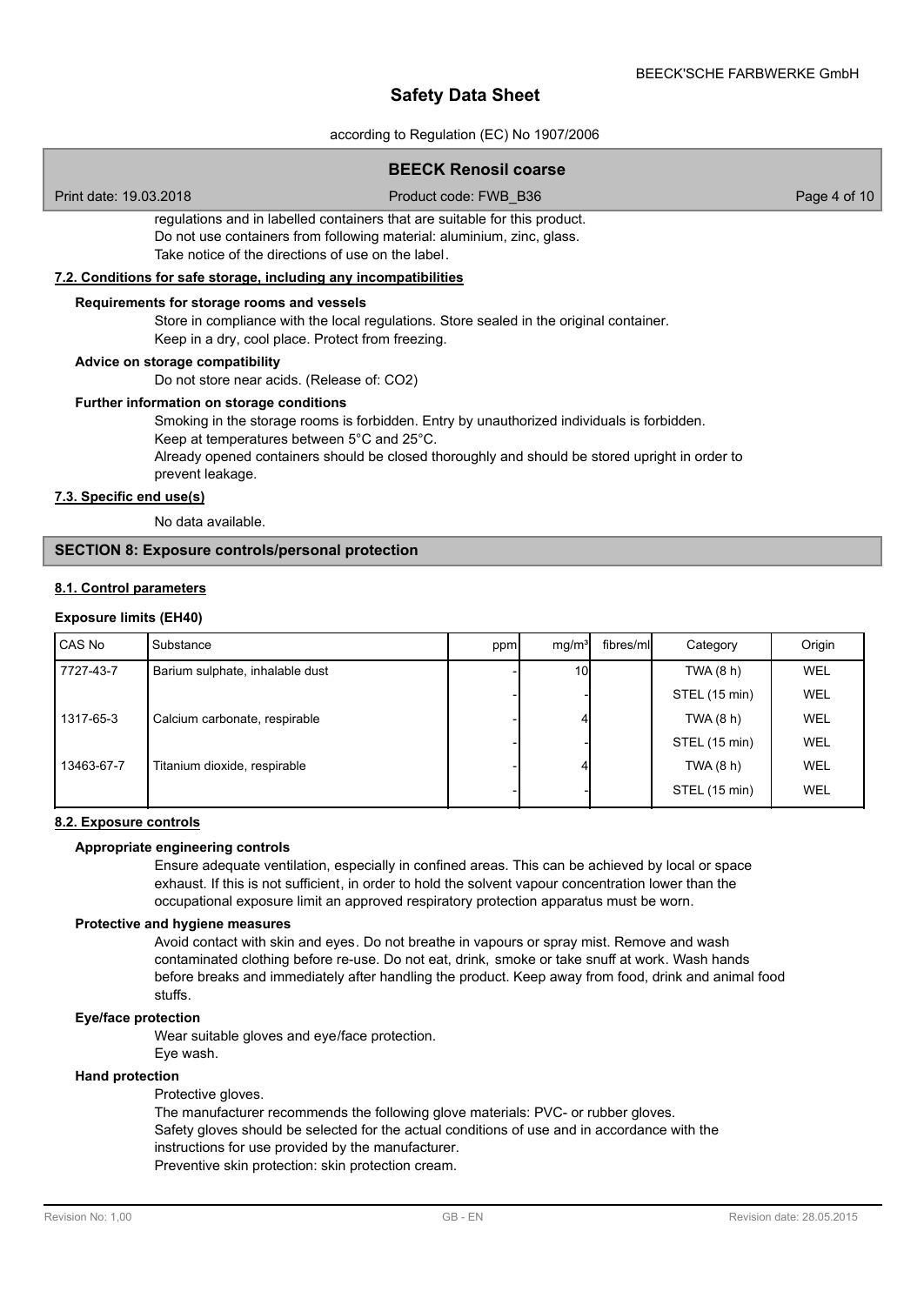according to Regulation (EC) No 1907/2006

### **BEECK Renosil coarse**

Print date: 19.03.2018 Product code: FWB\_B36 Page 5 of 10

## **Skin protection**

Impervious clothing, boots, apron, protective gloves.

Take off all contaminated clothing immediately. Wash contaminated skin areas thoroughly with soap and water.

## **Respiratory protection**

When workers are facing concentrations above the exposure limit, they must use appropriate certified respirators. In order to avoid inhalation of spray-mist and sanding dust, all spraying and sanding must be done wearing adequate respirator.

## **Environmental exposure controls**

Do not flush into surface water or sanitary sewer system.

## **SECTION 9: Physical and chemical properties**

# **9.1. Information on basic physical and chemical properties**

| <u>9. r. information on basic priysical and chemical properties</u><br>Physical state: | liquid, pasty  |                          |  |
|----------------------------------------------------------------------------------------|----------------|--------------------------|--|
| Colour:                                                                                | white / tinted |                          |  |
| Odour:                                                                                 | mild           |                          |  |
|                                                                                        |                | <b>Test method</b>       |  |
| pH-Value:                                                                              |                | 11                       |  |
| Changes in the physical state                                                          |                |                          |  |
| Melting point:                                                                         |                | No data available.       |  |
| Initial boiling point and boiling range:                                               |                | No data available.       |  |
| Sublimation point:                                                                     |                | No data available.       |  |
| Softening point:                                                                       |                | No data available.       |  |
| Pour point:                                                                            |                | No data available.       |  |
| Flash point:                                                                           |                | not applicable           |  |
| <b>Explosive properties</b><br>No data available.                                      |                |                          |  |
| Lower explosion limits:                                                                |                | No data available.       |  |
| Upper explosion limits:                                                                |                | No data available.       |  |
| <b>Auto-ignition temperature</b>                                                       |                |                          |  |
| Solid:                                                                                 |                | No data available.       |  |
| Decomposition temperature:                                                             |                | No data available.       |  |
| Vapour pressure:                                                                       |                | No data available.       |  |
| Density:                                                                               |                | $1.58$ g/cm <sup>3</sup> |  |
| Water solubility:                                                                      |                | No data available.       |  |
| Solubility in other solvents<br>No data available.                                     |                |                          |  |
| Partition coefficient:                                                                 |                | No data available.       |  |
| Viscosity / dynamic:                                                                   |                | 8000 mPa·s               |  |
| Viscosity / kinematic:                                                                 |                | No data available.       |  |
| Vapour density:                                                                        |                | No data available.       |  |
| 9.2. Other information                                                                 |                |                          |  |
| Solid content:                                                                         |                | No data available.       |  |
| No data available.                                                                     |                |                          |  |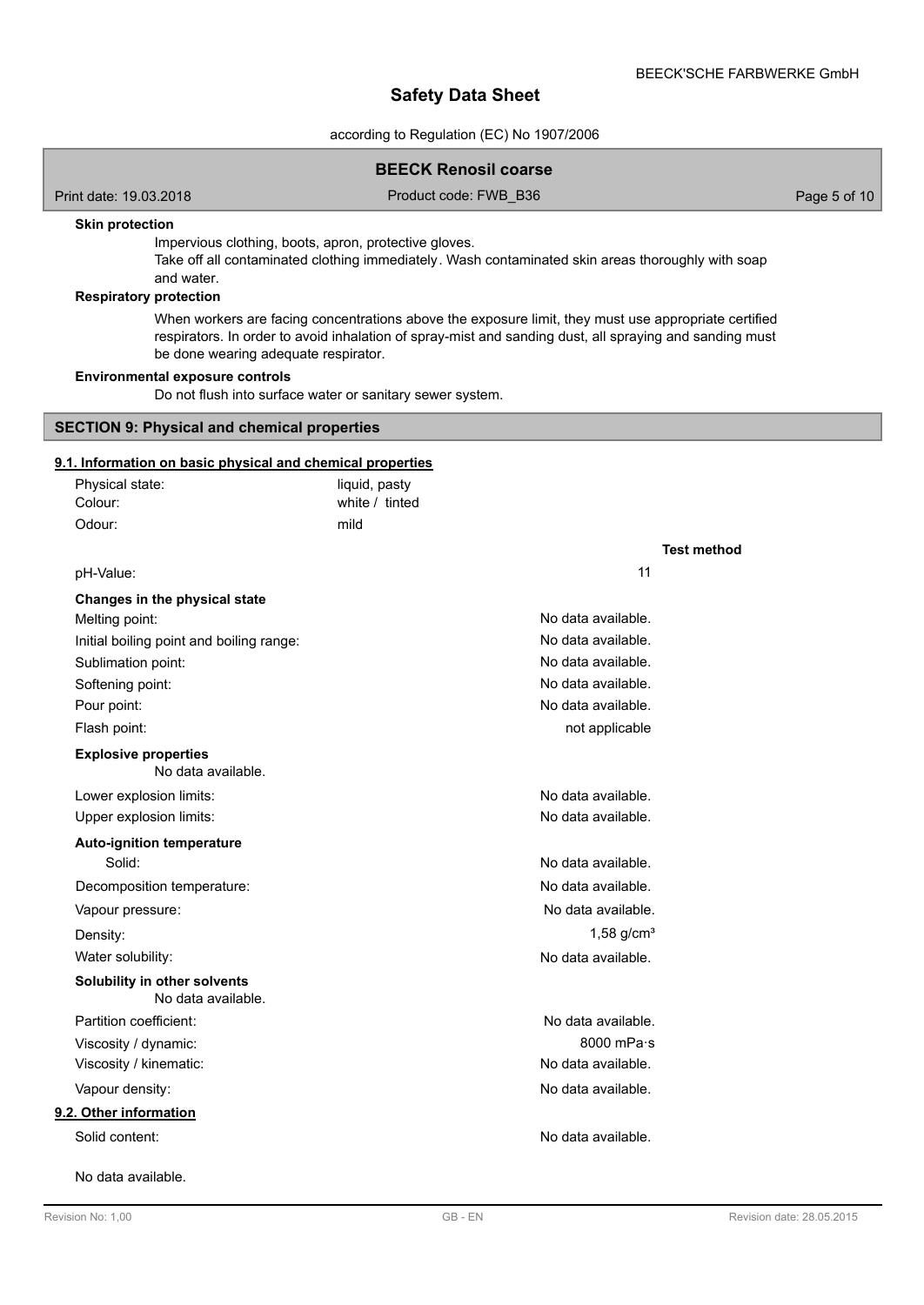according to Regulation (EC) No 1907/2006

## **BEECK Renosil coarse**

Print date: 19.03.2018 **Product code: FWB\_B36** Page 6 of 10

## **SECTION 10: Stability and reactivity**

### **10.1. Reactivity**

No data available.

## **10.2. Chemical stability**

Stable under proper storage and handling.

## **10.3. Possibility of hazardous reactions**

No dangerous reactions occur under normal storage conditions and in normal use. Does not polymerize.

#### **10.4. Conditions to avoid**

None under normal use.

### **10.5. Incompatible materials**

strong oxidizers; strong acids

## **10.6. Hazardous decomposition products**

No decomposition if stored and applied as directed.

### **SECTION 11: Toxicological information**

### **11.1. Information on toxicological effects**

## **Toxicocinetics, metabolism and distribution**

No data available.

#### **Acute toxicity**

No data is available on the product itself.

| CAS No     | <b>Chemical name</b>                                     |             |              |         |                   |
|------------|----------------------------------------------------------|-------------|--------------|---------|-------------------|
|            | <b>Exposure routes</b>                                   | Method      | Dose         | Species | Source            |
| 1312-76-1  | Silicic acid, potassium salt; Molar ratios > 3,2 (< 40%) |             |              |         |                   |
|            | loral                                                    | LD50        | > 2000 mg/kg | Rat     |                   |
| 13463-67-7 | Titanium oxide                                           |             |              |         |                   |
|            | loral                                                    | LD50        | >5000 mg/kg  | rat     | <b>I</b> OECD 425 |
|            | Idermal                                                  | LD50        | >5000 mg/kg  | rabbit  |                   |
|            | inhalative (4 h) aerosol                                 | <b>LC50</b> | $>6,8$ mg/l  | rat     |                   |
| 1317-65-3  | Calcium carbonate                                        |             |              |         |                   |
|            | loral                                                    | LD50        | > 5000 mg/kg | rat     |                   |

#### **Irritation and corrosivity**

May cause eye/skin irritation.

## **Sensitising effects**

No data available.

### **STOT-single exposure**

No data available.

### **Severe effects after repeated or prolonged exposure**

No data available.

### **Carcinogenic/mutagenic/toxic effects for reproduction**

No data available.

## **Aspiration hazard**

No data available.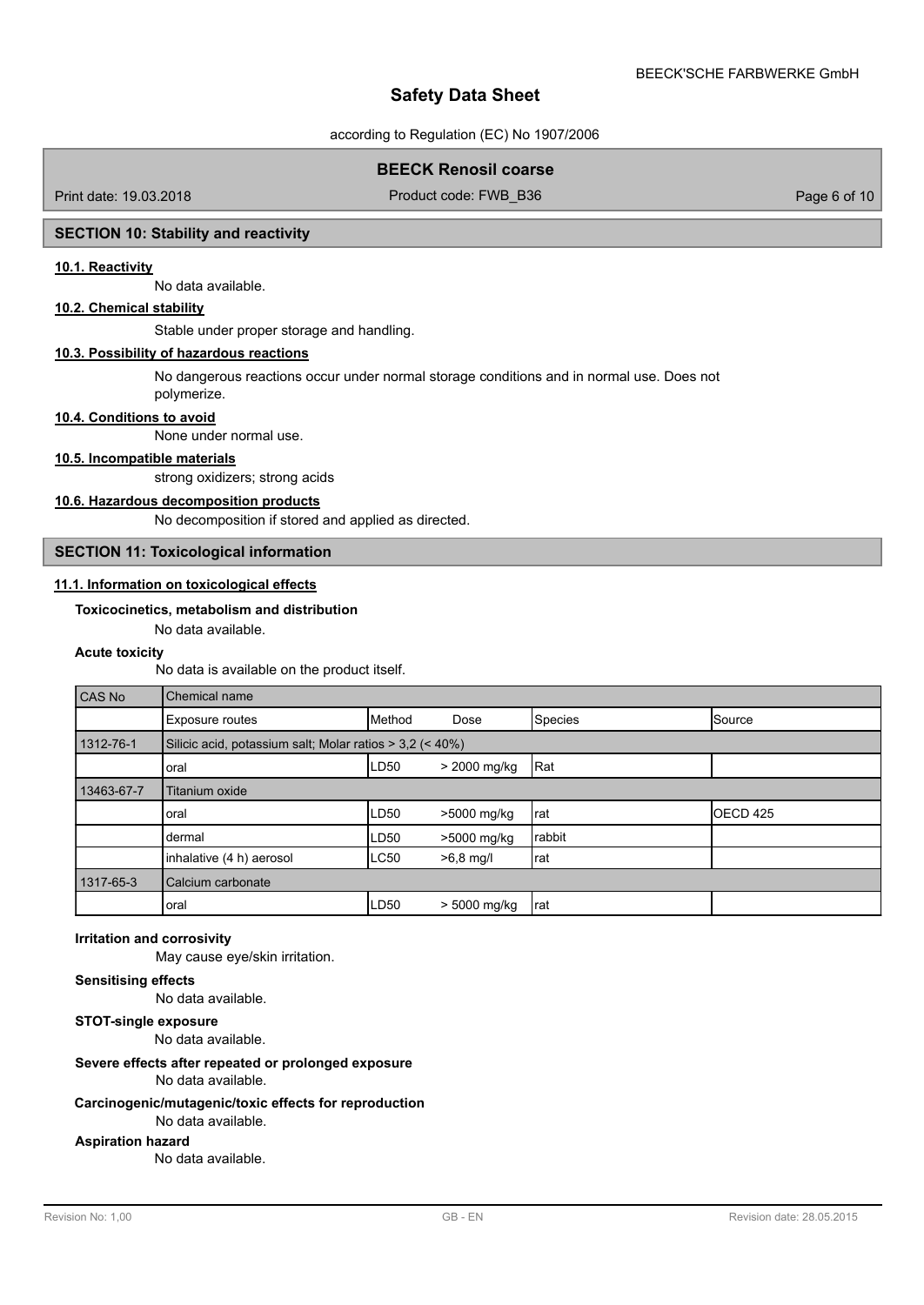### according to Regulation (EC) No 1907/2006

## **BEECK Renosil coarse**

Print date: 19.03.2018 **Product code: FWB\_B36** Page 7 of 10

## **Specific effects in experiment on an animal**

No data available.

## **SECTION 12: Ecological information**

## **12.1. Toxicity**

No data is available on the product itself.

| <b>CAS No</b> | Chemical name            |                   |              |                                            |          |
|---------------|--------------------------|-------------------|--------------|--------------------------------------------|----------|
|               | Aquatic toxicity         | Method            | Dose         | [h]   [d] Species                          | Source   |
| 13463-67-7    | Titanium oxide           |                   |              |                                            |          |
|               | Acute fish toxicity      | LC50              | $>1000$ mg/l | 96 h Pimephales promelas                   |          |
|               | Acute algae toxicity     | ErC <sub>50</sub> | $16$ mg/l    | <b>IPseudokirchneriella</b><br>subcapitata |          |
|               | Acute crustacea toxicity | EC50              | $>100$ mg/l  | 48 h Daphnia magna                         | OECD 202 |
| 1317-65-3     | Calcium carbonate        |                   |              |                                            |          |
|               | Acute fish toxicity      | LC50              | >10000 mg/l  | 96 hRainbow trout<br>(Oncorhynchus mykiss) |          |
|               | Acute algae toxicity     | ErC <sub>50</sub> | $>200$ mg/l  | 72 h Desmodesmus subspicatus               |          |
|               | Acute crustacea toxicity | <b>EC50</b>       | >1000 mg/l   | 48 h Daphnia magna                         |          |

## **12.2. Persistence and degradability**

No data available.

**12.3. Bioaccumulative potential**

No data available.

### **12.4. Mobility in soil**

No data available.

### **12.5. Results of PBT and vPvB assessment**

No data available.

### **12.6. Other adverse effects**

No data available.

## **Further information**

Do not flush into surface water or sanitary sewer system. Do not allow material to contaminate ground water system.

## **SECTION 13: Disposal considerations**

### **13.1. Waste treatment methods**

#### **Advice on disposal**

Disposal in accordance with the official regulations.

Do not flush into surface water or sanitary sewer system. Offer surplus and non-recyclable solutions to a licensed disposal company.

## **Waste disposal number of waste from residues/unused products**

080112 WASTES FROM THE MANUFACTURE, FORMULATION, SUPPLY AND USE (MFSU) OF COATINGS (PAINTS, VARNISHES AND VITREOUS ENAMELS), ADHESIVES, SEALANTS AND PRINTING INKS; wastes from MFSU and removal of paint and varnish; waste paint and varnish other than those mentioned in 08 01 11

### **Waste disposal number of used product**

WASTES FROM THE MANUFACTURE, FORMULATION, SUPPLY AND USE (MFSU) OF COATINGS (PAINTS, VARNISHES AND VITREOUS ENAMELS), ADHESIVES, SEALANTS AND PRINTING INKS; wastes from MFSU and removal of paint and varnish; waste paint and varnish other than those mentioned in 08 01 11 080112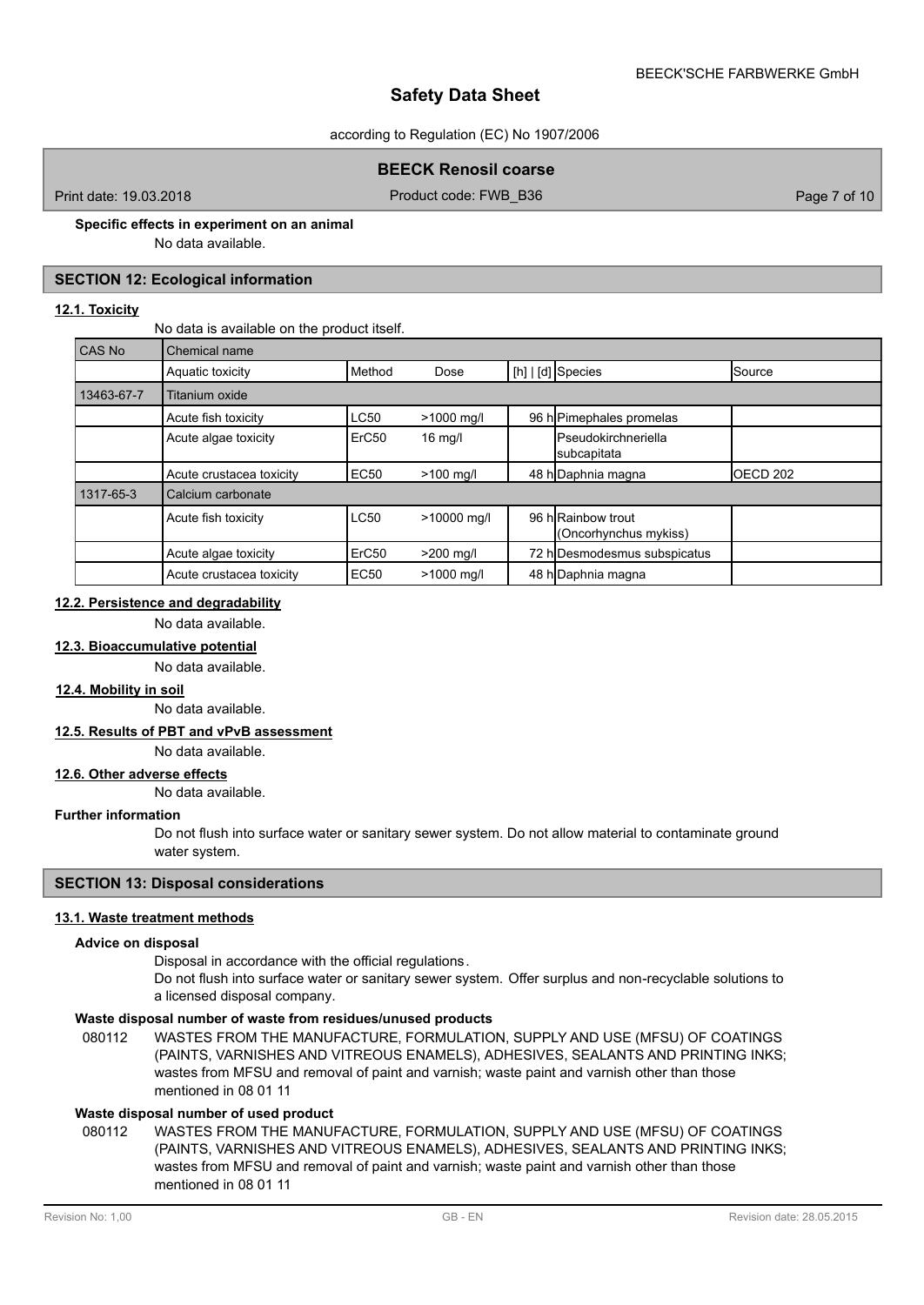according to Regulation (EC) No 1907/2006

### **BEECK Renosil coarse**

Print date: 19.03.2018 Product code: FWB\_B36 Page 8 of 10

## **Contaminated packaging**

Packaging can be sent for recycling after being emptied and cleaned. If recycling is not practicable, dispose of in compliance with the official regulations and the Environmental Protection (Duty of Care) Regulations 1991.

## **SECTION 14: Transport information**

## **Land transport (ADR/RID)**

| 14.1. UN number:                                          | not regulated                                                |
|-----------------------------------------------------------|--------------------------------------------------------------|
| 14.2. UN proper shipping name:                            | not regulated                                                |
| 14.3. Transport hazard class(es):                         | not regulated                                                |
| 14.4. Packing group:                                      | not regulated                                                |
| Hazard label:                                             | n.d.a.                                                       |
|                                                           |                                                              |
|                                                           |                                                              |
|                                                           |                                                              |
| Classification code:                                      | n.d.a.                                                       |
| <b>Special Provisions:</b>                                | n.d.a.                                                       |
| Limited quantity:                                         | n.d.a.                                                       |
| Transport category:                                       | n.d.a.                                                       |
| Hazard No:                                                |                                                              |
| Tunnel restriction code:                                  | n.d.a.                                                       |
| Other applicable information (land transport)             |                                                              |
|                                                           | Not classified as dangerous regarding transport regulations. |
| Inland waterways transport (ADN)                          |                                                              |
| 14.1. UN number:                                          | not regulated                                                |
| <u>14.2. UN proper shipping name:</u>                     | not regulated                                                |
| 14.3. Transport hazard class(es):                         | not regulated                                                |
| 14.4. Packing group:                                      | not regulated                                                |
| Hazard label:                                             | n.d.a.                                                       |
|                                                           |                                                              |
|                                                           |                                                              |
|                                                           |                                                              |
| Classification code:                                      | n.d.a.                                                       |
| <b>Special Provisions:</b>                                | n.d.a.                                                       |
| Limited quantity:                                         | n.d.a.                                                       |
| Other applicable information (inland waterways transport) |                                                              |
|                                                           | Not classified as dangerous regarding transport regulations. |
| <b>Marine transport (IMDG)</b>                            |                                                              |
| 14.1. UN number:                                          | not regulated                                                |
| 14.2. UN proper shipping name:                            | not regulated                                                |
| <u>14.3. Transport hazard class(es):</u>                  | not regulated                                                |
| <u>14.4. Packing group:</u>                               | n.d.a.                                                       |
| Hazard label:                                             | n.d.a.                                                       |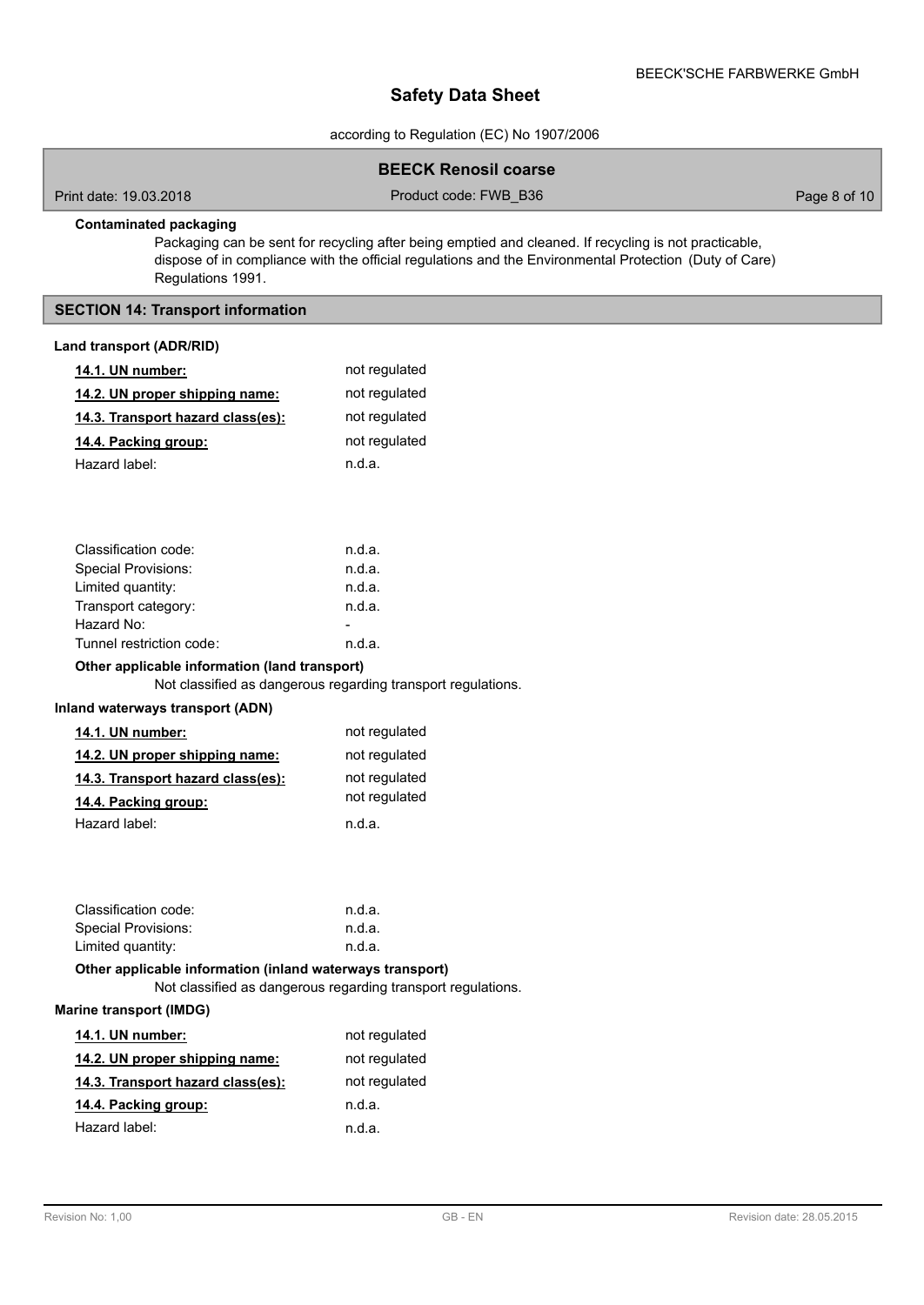according to Regulation (EC) No 1907/2006

## **BEECK Renosil coarse**

| Print date: 19.03.2018 | Product code: FWB B36 | Page 9 of 10 |
|------------------------|-----------------------|--------------|
|                        |                       |              |

| Marine pollutant:   | n.d.a  |
|---------------------|--------|
| Special Provisions: | n.d.a. |
| Limited quantity:   | n.d.a. |
| Excepted quantity:  | n.d.a. |
| EmS:                | n.d.a. |
|                     |        |

### **Other applicable information (marine transport)**

Not classified as dangerous regarding transport regulations.

### **Air transport (ICAO)**

| <b>14.1. UN number:</b>           | not restricted |
|-----------------------------------|----------------|
| 14.2. UN proper shipping name:    | not restricted |
| 14.3. Transport hazard class(es): | not restricted |
| 14.4. Packing group:              | n.d.a.         |
| Hazard label:                     | n.d.a.         |

| n.d.a. |        |
|--------|--------|
| n.d.a. |        |
| n.d.a. |        |
| n.d.a. |        |
|        | n.d.a. |
|        | n.d.a. |
|        | n.d.a. |
|        | n.d.a. |
|        |        |

### **Other applicable information (air transport)**

Not classified as dangerous regarding transport regulations.

Danger releasing substance: h.d.a.

## **14.6. Special precautions for user**

not applicable

### **14.7. Transport in bulk according to Annex II of MARPOL73/78 and the IBC Code**

not applicable

## **Other applicable information**

None.

### **SECTION 15: Regulatory information**

## **15.1. Safety, health and environmental regulations/legislation specific for the substance or mixture**

## **EU regulatory information**

2004/42/EC (VOC):

The EU limit value for this product (product category: II.A c, Wb) in ready to use form is max 40 g/litre of VOC. The VOC content of this product in ready to use form is max 10 g/l

## **Additional information**

No Substances of Very High Concern (SVHC) according REACH Articel 57.

### **National regulatory information**

Water contaminating class (D): 1 - slightly water contaminating